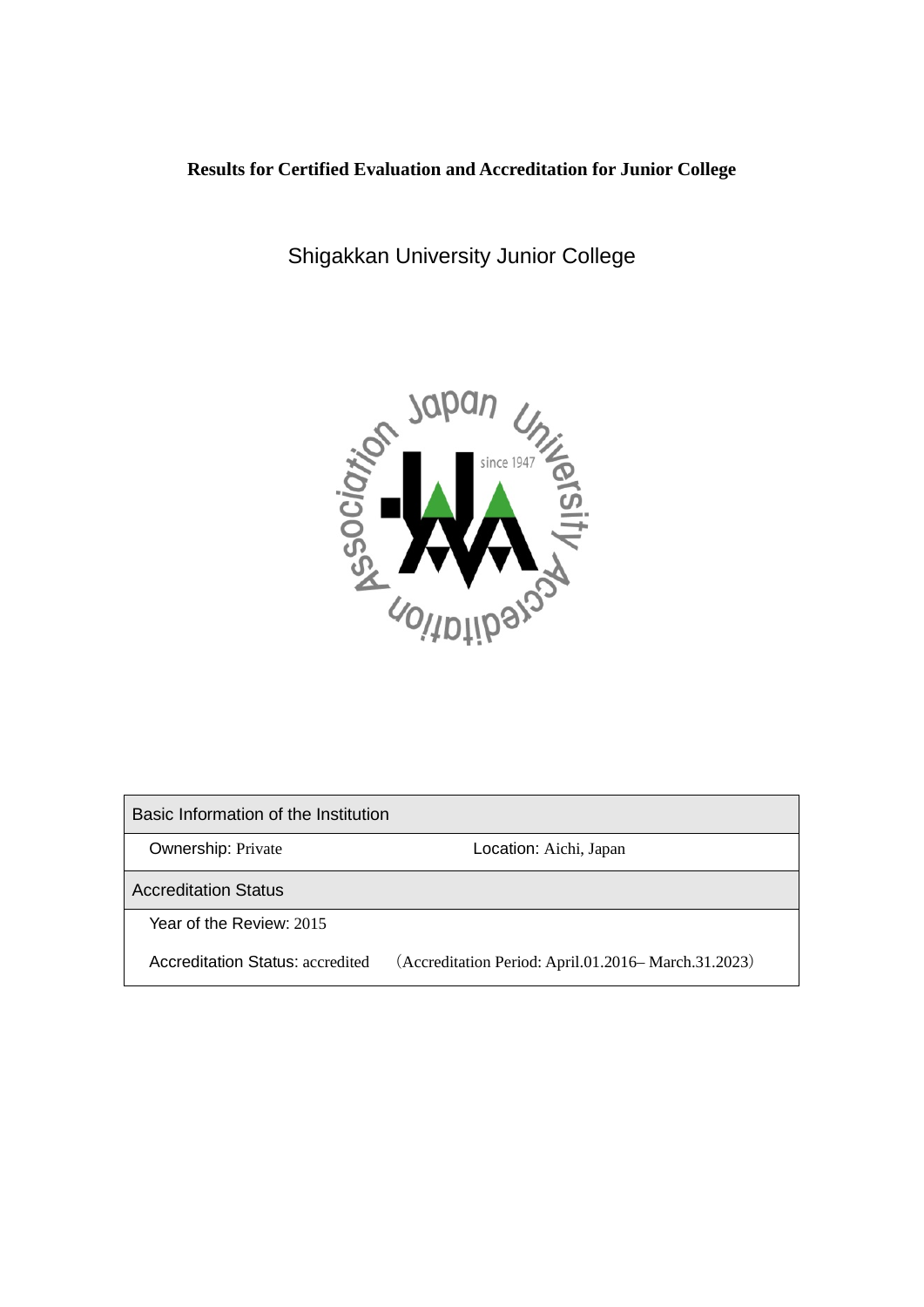### **Certified Evaluation and Accreditation Results for Shigakkan University Junior College**

#### **Overview**

Shigakkan University Junior College (hereafter, the College) started as Chukyo Women's Sewing School, which was founded in 1905. Chukyo Women's Junior College, which contained a Department of Physical Education and a Department of Home Economics, was established in 1950 and later became a junior college division of the four-year Chukyo Women's University in 1965. The College changed the name of the Department of Home Economics to the Department of Human Life and Science, and added the Department of Physical Education in 1988. The College reorganized its departments by closing the Department of Human Life and Science in 2007 and adding the Department of Athletic Trainer Advanced Course in 2009.

After its accreditation review by Japan University Accreditation Association (JUAA) in 2008 the College has set two major goals: "stable management foundation" and "Pursuing strength based on tradition and achievement." The College has also built a system to make improvements in education through the Future Planning Committee initiative and has established a new Department of Athletic Trainer Advanced Course (one-year course). In addition, the College has worked on fundamental reforms, including changing from a women's institution to a coeducational institution and changing the name of the College in 2010. The College has its campus in Obu City. Aichi Prefecture. and is working on education, research and social contributions based on its founding spirit.

Several efforts have been made for the current accreditation review. First, a career education initiative for first-year students encourages students to make decisions regarding the course they will follow, such as job-hunting or continuing their studies at higher institutions. Second, efforts to improve on-site learning opportunities, such as volunteering or social participation in nonprofit organizations, aim to foster persons of talent who acquire problem-solving and practical skills through such experiences. Yet another effort is helping students objectively evaluate their own physical and mental conditions and strengthen their athletic skills and avoid injuries by supporting their out-of-class activities such as athletics and other clubs.

Meanwhile, the issue of student enrollment in the Department of Physical Education should be addressed.

The College has also established healthy exercise classes for the elderly, where students work with elderly residents of the local community to measure their physical fitness and exercise with them as part of a comprehensive agreement project with Obu City, Aichi Prefecture. This program is expected to grow further as part of the College's community-based social contribution.

### **Notable Strengths**

# *Educational Content, Methods, and Outcome*

 It is commendable that every year, many students take subjects in the contemporary liberal arts subjects grope, learn "social skills" which can be found in the College's educational philosophy, and accomplish other educational objectives. Contemporary liberal arts subjects grope consist of a well-balanced choice of subjects from the areas of "basic skills" and "basic education," with educational philosophy and educational objectives taken into consideration. "Basic education" provides the subjects required for student life in the first year and those for social life in the second year. "Theory on Comprehensive Social Participation," a required elective lecture course in the second year, offers educational content to help students understand social significance by